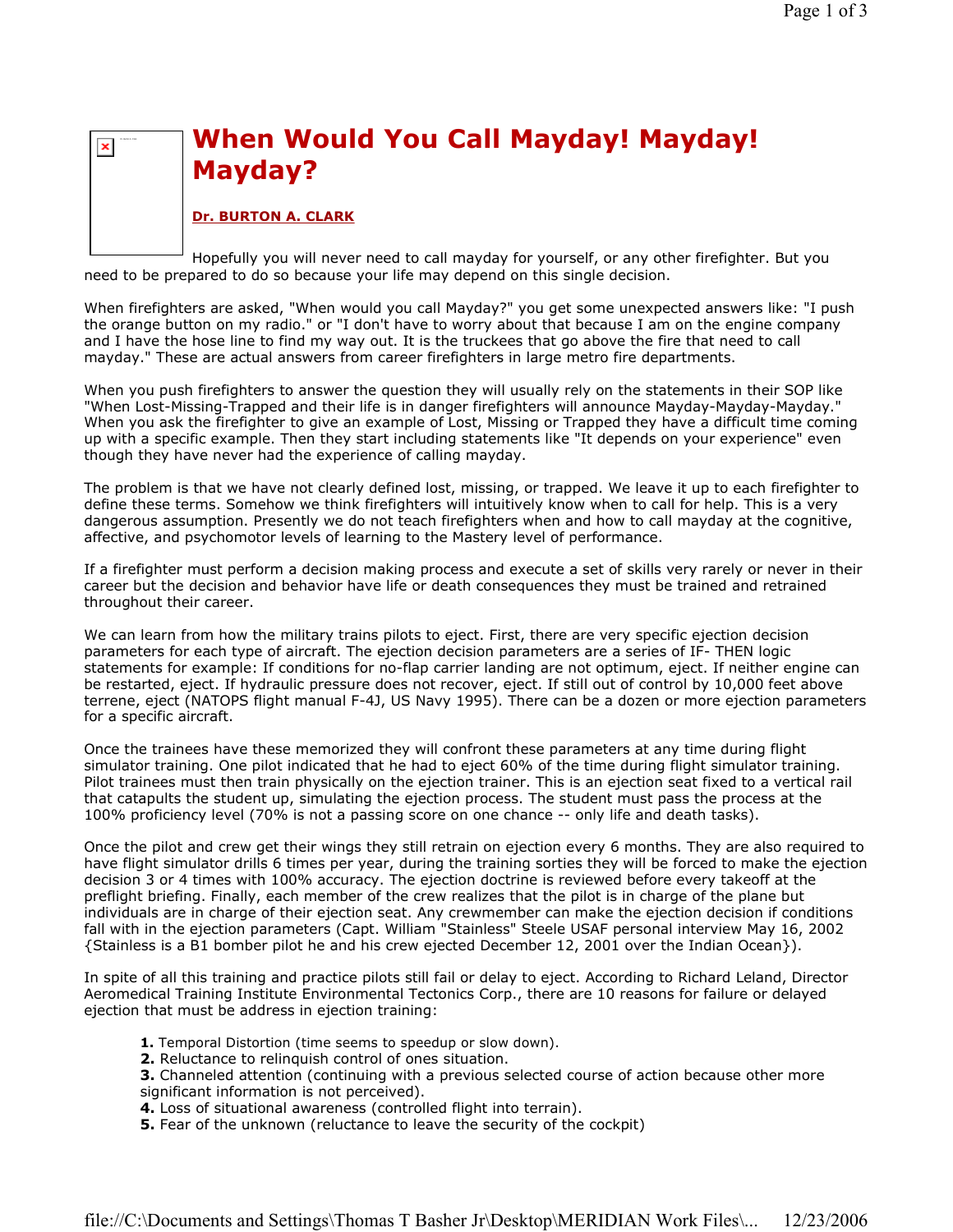- 6. Fear of retribution (loss of the aircraft)
- 7. Lack of procedural knowledge
- 8. Attempting to fix the problem.
- 9. Pride (ego)
- 10. Denial (this isn't happening to me.)

The military model of developing ejection doctrine may be useful to the fire service to develop Mayday doctrine for firefighters. The ejection doctrine for pilots begins as follows. "The first and absolutely most important factor in the ejection process is the decision to eject" (Ejection seat training operations and maintains manual. p.3-1, Environmental Tectonics Corp. Southampton, PA 1999). "You should understand that the decision to eject or bailout must be made by the pilot on the ground before flying. You should establish firmly and clearly in you mind under which circumstances you will abandon the aircraft" (Ejection seat trainer. p2 Environmental Tectonics Corp. Southampton, PA).

Based on this assumption we developed a draft Mayday Decision Parameters for a Single Family Dwelling (SFD). The SFD was selected because it is a basic type of structure fire common to many fire departments, it is a high risk to firefighters, and was describable. Keep in mind that we will need a Mayday Decision Parameter for each type of structure we enter. A qualitative method was used that included brain storming (individual and small group) to create the specific parameters (the first research team to help develop these parameters were John Koike, Dennis Culbertson, Tommy Harmon, Linda Pellegrini, and Tom Wiley of the NFA Interpersonal Dynamics Class Dec. 20, 2001 instructors Paul Burkhart and Howard Cross, research advisor Burton Clark). An opinion survey, using convenience sample populations (N=339), was used to determine if firefighters agreed or disagreed that they must call a mayday under specific conditions. This research methodology has significant limitations because it relies on judgment and opinion. The results are not conclusive and have not been field-tested. They are presented only to foster further discussion and study of fire service Mayday doctrine.

## Survey Results 339 Respondents

#### MAYDAY DECISION PARAMETERS: SINGLE FAMILY DWELLING DETACHED, 1 or 2 STORY WITH OR WITHOUT BASEMENT\* IDLH ENVIRONMENT SCBA IN USE

| A firefighter must call a mayday for themselves under these conditions. |                                                                                             |
|-------------------------------------------------------------------------|---------------------------------------------------------------------------------------------|
| % said YES                                                              | <b>Possible Mayday Conditions</b>                                                           |
| 98%                                                                     | Tangled, Pinned, or Stuck; low air alarm activation, Mayday                                 |
| 94%                                                                     | Fall through roof, Mayday                                                                   |
| 92%                                                                     | Tangled, Pinned, or Stuck and do not extricate self in 60<br>seconds, Mayday                |
| 89%                                                                     | Caught in flashover, Mayday                                                                 |
| 88%                                                                     | Fall through floor, Mayday                                                                  |
| 82%                                                                     | Zero visibility, no contact with hose or lifeline, do not know<br>direction to exit, Mayday |
| 69%                                                                     | Primary exit blocked by fire or collapse, not at secondary exit in<br>30 seconds, Mayday    |
| 69%                                                                     | Low air alarm activation, not at exit (door or window) in 30<br>seconds, Mayday             |
| 58%                                                                     | Cannot find exit (door or window) in 60 seconds, Mayday                                     |

\*ASSUMPTIONS: SFDs usually have a front door and back door. Most rooms, except for bathrooms, have at least one window that could be used as an exit. The exception to door and window assumptions will be the basement, attic, hallways, closets, storage areas, and attached garage. NOTE: SFDs with bared windows or windows too small or too high from floor to use as an exit are excluded from this MDP.

Respondents: this was a convenience sample made up of National Fire Academy students N=181 Executive Fire Office Program graduates N=96, and Fire Department Instructors Conference students N=62 all respondents read the original Mayday article and or were given an oral briefing on its contents before answering the survey. The responders ranged from recruit firefighters to fire chiefs, career and volunteer, small rural to large metro.

A significant challenge to firefighters under IDLH conditions is carbon monoxide affecting their judgment, motor skills, and sensory perception. In addition the environmental conditions smoke, heat, gases, and